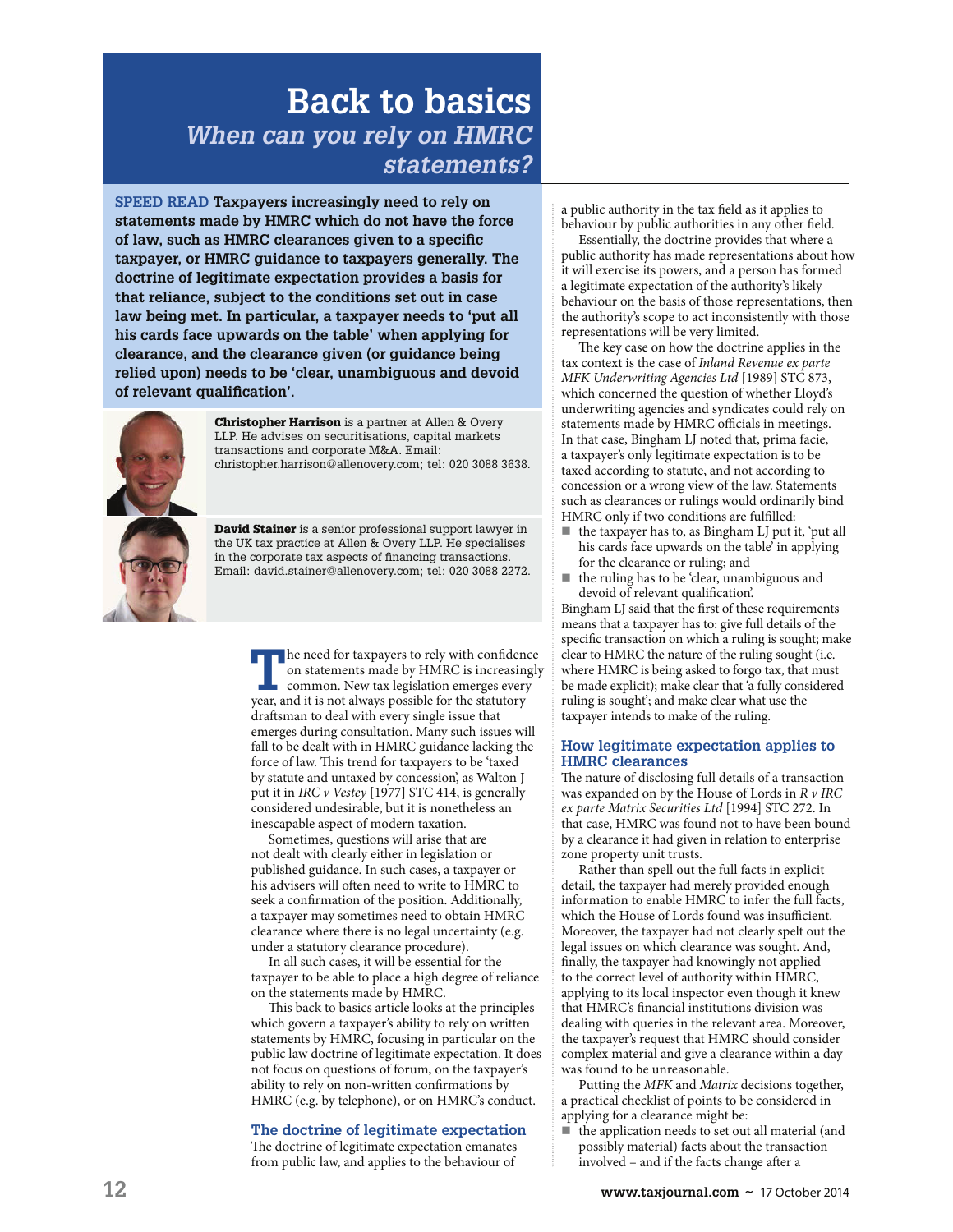clearance has been given, HMRC should be told about that and asked to reconfirm the clearance;

- the application needs to be clear about what is being asked for – if HMRC is being asked to forgo tax, that needs to be made explicit;
- the application needs to set out the taxpayer's intended analysis in full, including the weaker aspects – if counterarguments have occurred to the taxpayer, they should arguably be set out so that HMRC can take a view;
- $\blacksquare$  the taxpayer needs to apply to the appropriate HMRC recipient, following any relevant guidance in that respect – sending the matter to a local inspector only may not be sufficient;
- $\blacksquare$  if a deadline is essential, it needs to be sensible and reasonable; and
- $\blacksquare$  when the clearance is given, if anything suggests that HMRC has given it based on a misunderstanding of any kind, it would be wisest to query that with HMRC.

It is important to note that these requirements are suggested with a well-advised and wellresourced taxpayer in mind. For a smaller taxpayer, some requirements (e.g. the requirement to set out the intended legal analysis and possible counterarguments) may be relaxed.

#### **HMRC's views on reliance on clearances**

While much of HMRC's guidance follows directly from the case law, an additional point is that HMRC will not provide a clearance where an application 'is about treatment of transactions which, in HMRC's view, are for the purposes of avoiding tax'. Of course, if arrangements were tax motivated, then making that clear would be part of putting an applicant's cards face up on the table, in any case.

It is worth noting that the HMRC guidance (on its website and available via www.bit.ly/10QisQr) says that where a court or tribunal judgment changes the prevailing interpretation of case law on which a HMRC clearance has been based, and the taxpayer's liability to tax for that period has not yet been finalised (e.g. because a return can still be amended), HMRC may, 'subject to the principle of legitimate expectation', be required to collect the correct amount of tax required by the new interpretation of the law. Likewise, a retrospective statutory change will vitiate confirmations previously given.

While on first glance this looks questionable, on deeper reflection it is arguably fair that clearances given prior to a change of law can be withdrawn, potentially even retrospectively, because otherwise taxpayers who obtained a clearance would enjoy an advantage over those who did not.

HMRC's guidance says that even where HMRC gives advice that is incorrect in law, it will be bound by the advice if:

- ! the advice is 'clear, unequivocal and explicit'; and
- $\blacksquare$  the taxpayer can demonstrate that it reasonably relied on the advice, made full disclosure of all the relevant facts, and application of the statute would result in financial detriment to the taxpayer.

However, less encouragingly, it goes on to say that HMRC's 'primary duty will remain to collect the correct amount of tax as required by the law' and that 'there will be some circumstances' where HMRC is not bound by the advice it has given. This advice does not read that consistently and it is unclear whether meeting the two requirements set out at the bullet points immediately above is, in HMRC's view, sufficient to found a legitimate expectation. However, it does not change the point that the checklist above is a sensible starting point for ensuring that HMRC is bound by a clearance given.

**The case law enables taxpayers to place a reasonable degree of reliance on statements by HMRC, provided that the detailed requirements set out in those cases are met**

### **How legitimate expectation applies to HMRC guidance**

HMRC guidance can, in broad terms, be divided into two categories.

First, there are communications directed at taxpayers in general. These come under an array of different names: HMRC briefs, guidance notes, technical notes, FAQs and so on. The old categorisations of Extra-Statutory Concessions, Statements of Practice, and Revenue Interpretations are nowadays mainly historic, but many remain in force. In the VAT context, HMRC issues much guidance as VAT Notices. It should be noted that some VAT Notices (and some parts of other VAT Notices) are expressly stated to have the force of law – this article is not relevant to guidance having the force of law.

Secondly, there are HMRC's manuals. The HMRC manuals are, at least in theory, stated to be 'prepared for HMRC staff' and published 'for taxpayers and their advisors in accordance with the Freedom of Information Act 2000' (see www.bit.ly/1y715IO). Because of this distinction, slightly different questions arise when considering the extent to which statements in the manuals bind HMRC.

Looking at the first type of guidance, Bingham LJ was fairly clear in MFK that such guidance is capable of giving rise to legitimate expectation on the part of taxpayers. As he put it: 'No doubt a statement formally published by [HMRC] to the world might safely be regarded as binding, subject to its terms, in any case falling within them.'

Lord Wilson in the Supreme Court decision in Gaines-Cooper [2011] STC 2249 explicitly confirmed that the principles in MFK applied to published guidance as well as HMRC clearances, and accordingly found that guidance is capable of binding HMRC in relation to a taxpayer falling